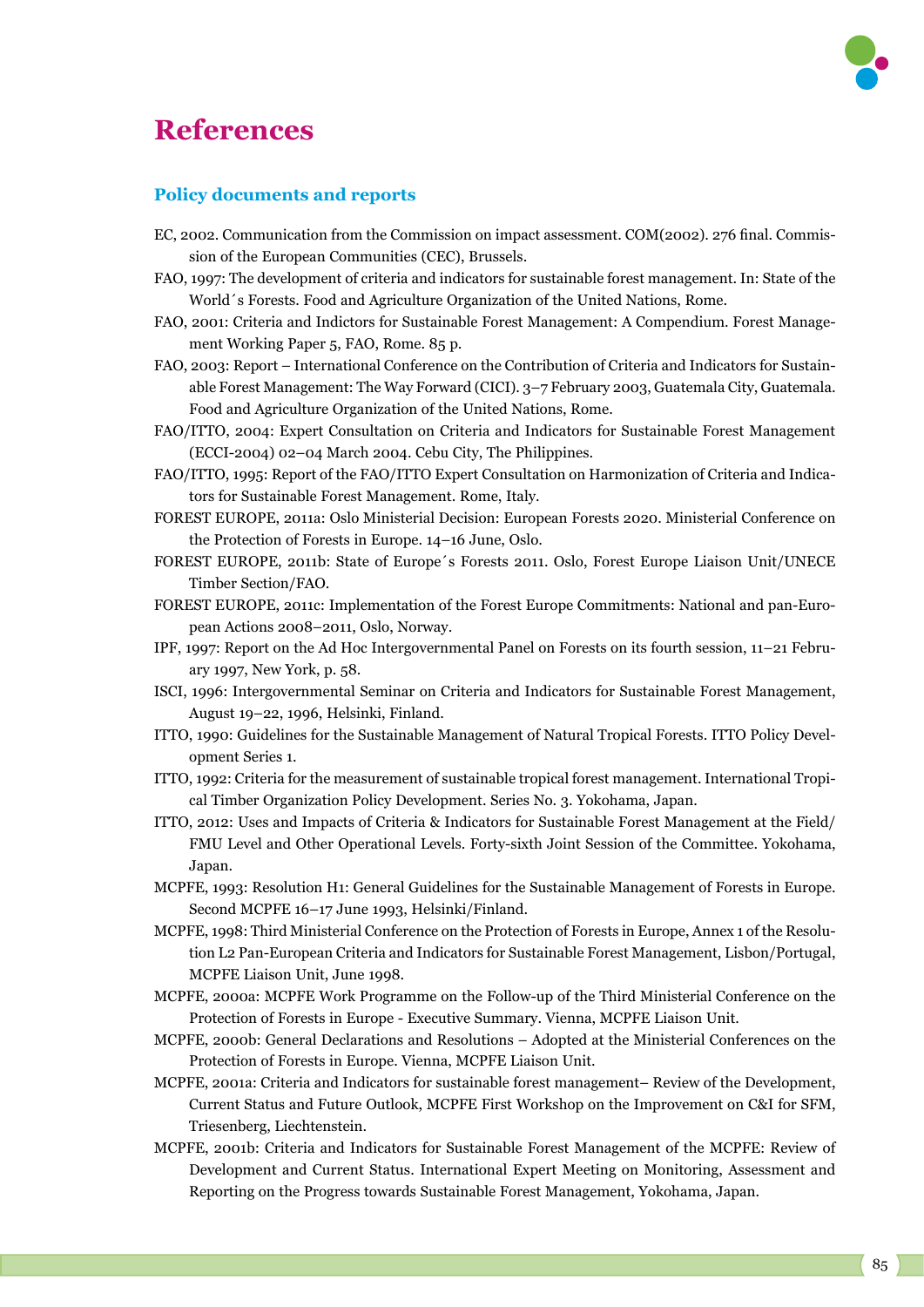

- MCPFE, 2002a: Improved Pan-European Indicators for Sustainable Forest Management. MCPFE Expert Level Meeting, 7–8 October 2002, Vienna, Austria.
- MCPFE, 2002b: Background Information on Improved Pan-European Indicators for Sustainable Forest Management, MCPFE Expert Level Meeting 7–8 October 2002. Vienna, MCPFE Liaison Unit.
- MCPFE, 2002c: Relevant Definitions used for the Improved Pan-European Indicators for Sustainable Forest Management, MCPFE Expert Level Meeting 7–8 October 2002. Vienna, MCPFE Liaison Unit.
- MCPFE, 2003a: Implementation of MCPFE Commitments: National and pan-European Activities 1998– 2003 Vienna, Austria.
- MCPFE, 2003b: State of Europe's Forests 2003. Vienna, MCPFE Liaison Unit/UNECE Timber Section.
- MCPFE, 2007a: Implementation of MCPFE Commitments: National and pan-European Activities 2003– 2007, Warsaw, Poland.
- MCPFE, 2007b: State of Europe's Forests 2007. Warsaw, MCPFE Liaison Unit/UNECE Timber Section.
- Montréal Process, 2009: Criteria and Indicators for the Conservation and Sustainable Management of Temperate and Boreal Forests. Fourth Edition.
- UNCED, 1992a: Non-Legally Binding Authoritative Statement of Principles for a Global Consensus on the Management, Conservation and Sustainable Development of all Types of Forests, UN A/ CONF.151/26 (Vol. III)
- UNCED, 1992b: Agenda 21 Chapter 11, Combating Deforestation, Rio de Janeiro.
- UNCED, 1992c: Forest Principles, Report of the United Nations Conference on Environment and Development, Rio de Janeiro, 3–14 June 1992.
- UNFF, 2007: Non-legally Binding Instrument on Sustainable Forest Management of all Types of Forests, GA/Res/62/98 of 17 December 2007.
- WCED, 1987: Our Common Future. Report of the World Commission on Environment and Development. United Nations, 1987.

## **Scientific books, journals and articles**

- Adam, M.C., Kneeshaw, D., 2008: Local level criteria and indicator frameworks: A tool used to assess aboriginal forest ecosystem values. Forest Ecology and Management 255(7), 2024–2037.
- Baruch, Y. and Holtom, B.C., 2008: Survey response rate levels and trends in organizational research. Human Relations 61(8), 1139–1160.
- Biemer, P.P., Wang, K., and Chen, P., 2010: Using call-back data to adjust for non-ignorable nonresponse: results of an empirical study. Paper presented at the 2010 Joint Statistical Meetings, Vancouver, BC,  $8/5/2010$ .
- Blom, A.G., de Leeuw, E.D., and Hox, J.J., 2011: Interviewer Effects on Nonresponse in the European Social Survey. Journal of Official Statistics, 27(2), 359–377.
- Bryman, A., 2006: Integrating quantitative and qualitative research: how is it done? Qualitative Research 6(1), 97–113.
- Bryman, A., 2004: Social Research Methods, 2nd edition, Oxford: Oxford University Press.
- Cimorelli, A.J., Stahl, C.H., 2005: Tackling the dilemma of the science-policy interface in environmental policy analysis. Bulletin of Science, Technology and Society 25, 276–284.
- Creswell, J.W., 2003: Research design: Qualitative, Quantitative and Mixed Methods Approaches, 2nd edition, London: Sage.
- Denscombe, M., 2007: Good Research Guide. Maidenhead/Berkshire: Open University Press.
- Donnelly, A., Jones, M., O'Mahony, T., Byrne, G., 2007: Selecting environmental indicator for use in strategic environmental assessment. Environ. Impact Assess. Rev. 27,161–175.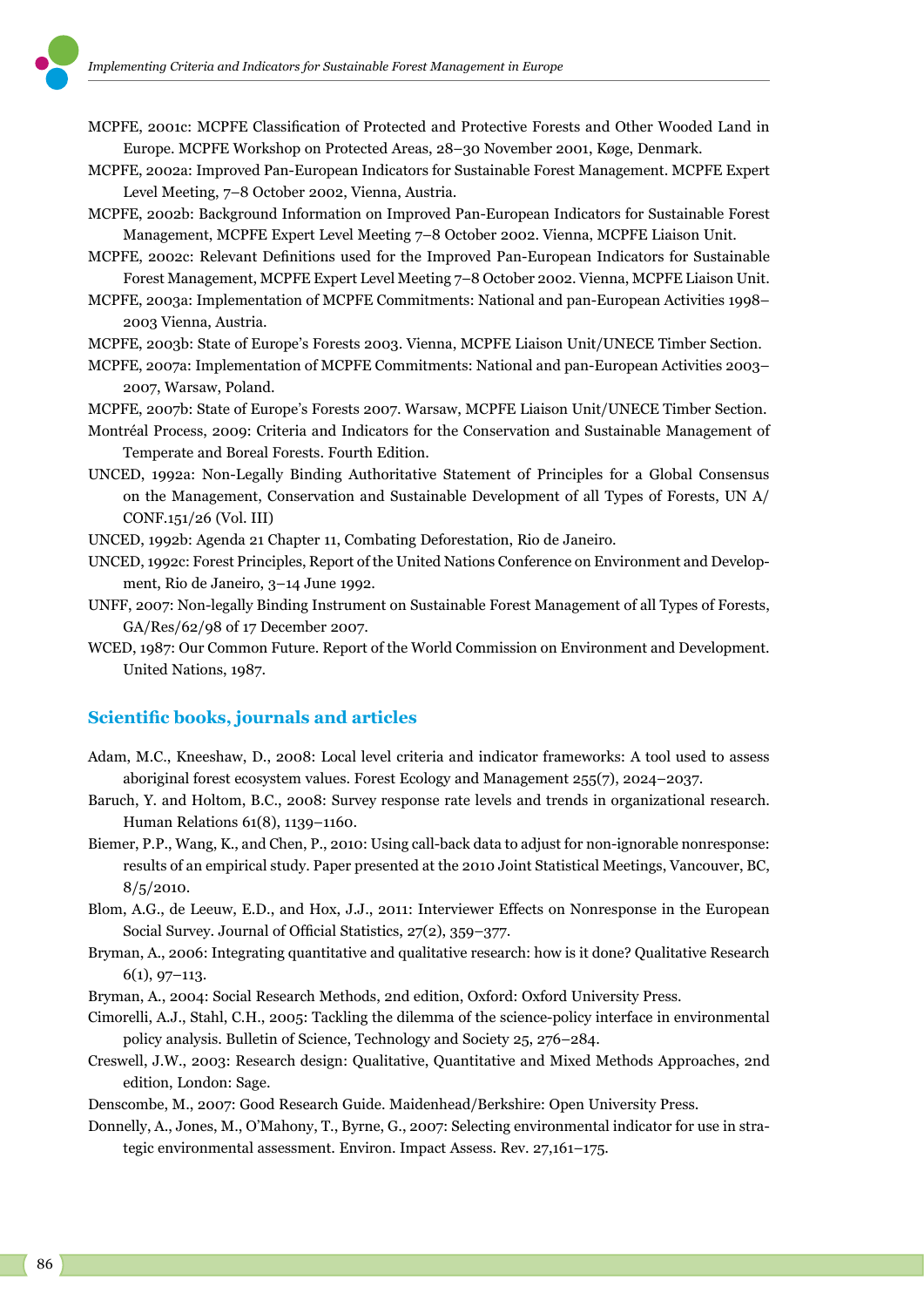- Duinker, P.N., 2001. Criteria and Indicators of Sustainable Forest Management in Canada: Progress and Problems in Integrating Science and Politics at the Local Level. In: Franc, A., Laroussinie, O., Karjalainen., T. (Eds.), Criteria and Indicators for Sustainable Forest Management at the Forest Management Unit Level. EFI Proceedings No 38, pp. 7–29.
- Failing, L., Gregory, R., 2003: Ten common mistakes in designing biodiversity indicators for forest policy. J. Environ. Manage. 68, 121–132.
- Franc, A., Laroussinie, O., Karjalainen., T. (Eds.), 2001: Criteria and Indicators for Sustainable Forest Management at the Forest Management Unit Level. EFI Proceedings No. 38.
- Foster, B.C., Wang, D., Keeton, W.S., Ashton, M.S., 2010: Implementing sustainable forest management using six concepts in an adaptive management framework. Journal of Sustainable Forestry 29(1), 79–108.
- Glück, P., 1995: Evolution of forest policy science in Austria. In: Solberg, B. (Ed.) Forest Policy Analysis –Methodological and Empirical Aspects . EFI Proceedings No 2/1995:51–62. European Forest Institute, Joensuu, Finland.
- Gough, A.D., Innes, J.L., Allen, S.D., 2008: Development of common indicators of sustainable forest management. Ecol. Indic. 8(2), 425–430.
- Grainger, A., 2012: Forest sustainability indicator systems as procedural policy tools in global environmental governance. Global Environmental Change 22(1), 147–160.
- Gregory, R, Ohlson, D, Arvai, J, 2006. Deconstructing adaptive management: criteria for applications to environmental management. Ecological Applications. Vol. 16(6), 2411–2425.
- Groves, R.M., and Peytcheva, E., 2008: The Impact of Nonresponse Rates on Nonresponse Bias: A Meta-Analysis. Public Opinion Quarterly 72(2), 167–189.
- Hezri, A.A., Dovers, S.R., 2006: Sustainability indicators, policy and governance: Issues for ecological economics. Ecological Economics 60: 86–99.
- Hickey, G.M., Innes, J.L., Kozak, R.A., Bull, G.Q., Vertinsky, I. 2005: Monitoring and information reporting for sustainable forest management: An international multiple case study analysis. Forest Ecology and Management 209:237–259.
- Hickey, G.M., 2008: Evaluating sustainable forest management. Ecological Indicators 8(2), 109–114.
- Hickey, G.M., Innes J.L., 2005: Scientific Review and Gap Analysis of Sustainable Forest Management Criteria and Indicators Initiatives. FORREX Forest Research Extension Partnership, Kamloops, British Columbia, FORREX Series 17. 55 p.
- Hunter, I.R., 2009: Towards Sustainable Forest Management. In: Mather, A., Bryden, J. (Eds.) Regional Sustainable Development Review: Europe. Encyclopedia of Life Support Systems (EOLSS). Developed under the auspices of UNESCO. Eolss Publishers, Oxford ,UK.
- Irland, L.C., 2010: Assessing sustainability for global forests: A proposed pathway to fill critical data gaps. European Journal of Forest Research 129(5), 777–786.
- Journel, C.M., Duchene, F., Coanus, T., Martinais, E., 2003: Devising local sustainable development indicators: From technical issues to bureaucratic stakes. The Greater Lyons experience. Local Environment 8: 615–626.
- Kelly, K.L., 1998: A systems approach to identifying decisive information for sustainable development. Eur. J. Oper. Res. 109, 452–464.
- Khadka, C., Vacik, H., 2012: Comparing a top-down and bottom-up approach in the identification of criteria and indicators for sustainable community forest management in Nepal. Forestry 85 (1), 145–158.
- Köhl, M.; Traub, G., Päivinen, R., 2000: Harmonisation and standardisation in multinational environmental statistics – mission impossible? Environmental Monitoring and Assessment 63(2), 361–380.
- Lee, N., 2006: Bridging the gap between theory and practice in integrated assessment;; Environmental Impact Assessment Review 26: 57–78.
- Lin, T., Lin, J.-Y., Cui, S.-H., Cameron, S., 2009: Using a network framework to quantitatively select ecological indicators. Ecol. Indic. 9(6), 1114–1120.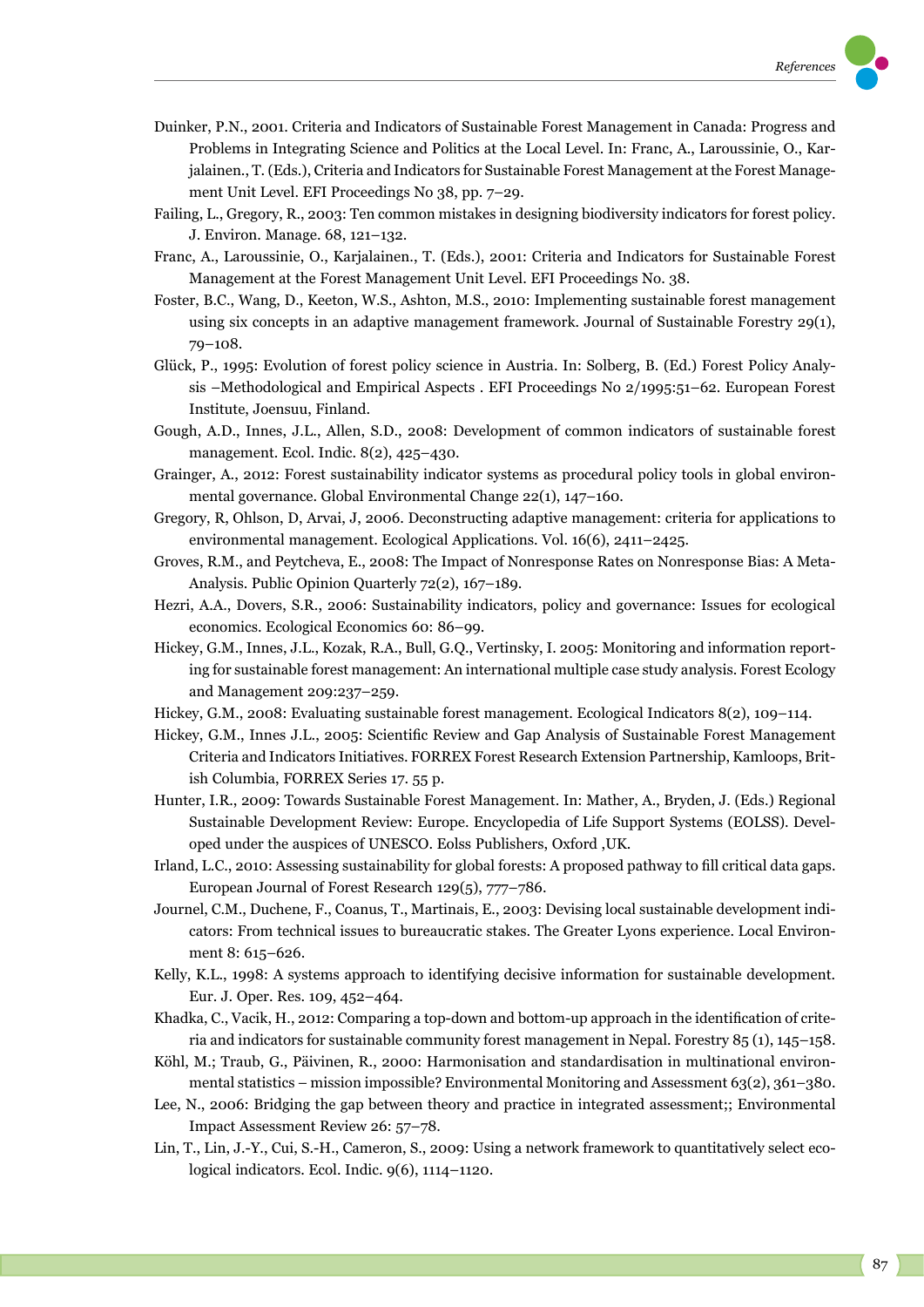- Linser, S., 2001: Critical Analysis of the Basics for the Assessment of Sustainable Development by Indicators. Freiburg: Schriftenreihe Freiburger Forstliche Forschung, Band 17.
- Lowe, P.D., 1995: The limits of the use of criteria and indicators for sustainable forest management, Commonwealth Forestry Review 74(4): 343–349.
- McCool, S.F., Stankey, G.H., 2004: Indicators of sustainability: Challenges and opportunities at the interface of science and policy. Environmental Management 33: 294–305.
- McDonald, G.T., Lane, M.B., 2004: Converging global indicators for sustainable forest management. Forest Policy and Economics 6, 63–70.
- Mendoza, G.A., Macoun, P., Prabhu, R., Sukadri, D., Purnomo, H, Hartanto, H., 1999: Guidelines for applying Multi-Criteria Analysis to the Assessment of Criteria and Indicators. Center for International Forestry Research, Jakarta, 82 p.
- Mendoza, G.A., Prabhu, R., 2000: Multiple criteria decision making approaches to assessing forest sustainability using criteria and indicators: a case study. For. Ecol. Manage. 131, 107–126.
- Ness, B., Urbel-Piirsalu, E., Anderberg, S., Olsson, L., 2007: Categorising tools for sustainability assessment. Ecological Economics 60: 498–508.
- Niemeijer, D., 2002: Developing indicators for environmental policy: Data-driven and theory-driven approaches examined by example. Environmental Science and Policy 5: 91–103.
- Niemeijer, D., de Groot, R.S., 2008a. A conceptual framework for selecting environmental indicator sets. Ecol. Indic. 8 (1), 14–25.
- Niemeijer, D., de Groot, R.S., 2008b. Framing environmental indicators: Moving from causal chains to causal networks. Environ. Dev. Sustain. 10(1), 89–106.
- Prabhu, R., Ruitenbeek, H.J., Boyle, T.J.B, Colfer, C.J.B., 2001: Between Voodoo Science and Adaptive Management: the Role and Research Needs for Indicators of Sustainable Forest Management. In: Raison, R.J., Brown, A.G., Flinn, D.W. (Eds.) Criteria and Indicators for Sustainable Forest Management. IUFRO Research Series 7. CABI Publishing, Wallingford, pp. 39–66.
- Pregerning, M., Hogl, K., Nordbeck, R., 2012: The politics of sustainability evaluation: analysis of three Austrian Strategies for Sustainable Development. In: Sedlacko, M., Martinuzzi, A. (Eds.) Governance by Evaluation for Sustainable Development. Edward Elgar Publishing.
- Prins, C., 2002: Synergies between forest resources assessment and indicators of sustainable forest management: The European experience Unasylva 210, Vol.53, 51–55.
- Pülzl, H., Rametsteiner, E., 2009: Indicator development as 'boundary spanning' between scientists and policy-makers. Science and Public Policy 36(10), 743–752.
- Raison, R.J., Brown, A.G., Flinn, D.W. (Eds.), 2001: Criteria and Indicators for Sustainable Forest Management. IUFRO Research Series 7, CABI Publishing, Wallingford.
- Rametsteiner, E., 2001: SFM Indicators as Tools in Political and Economic Contexts: Actual and Potential Roles. In: Raison, R.J., Brown, A.G. and Flinn, D.W. (Eds.) Criteria and Indicators for Sustainable Forest Management, IUFRO Research Series 7, CABI Publishing, Wallingford, pp. 107–130.
- Rametsteiner, E., Simula, M., 2003: Forest certification an instrument to promote sustainable forest management? J. Environ. Manage. 67(1), 87-98.
- Rametsteiner, E., Pülzl, H., Puustjärvi, E., 2006: Draft FWC indicator set: Detailed review of existing sustainability indicator concepts and sustainability indicator sets of relevance for the FWC, review of potential indicators for selection and their assessment. EFORWOOD Project, Deliverable D1.1.1. (http://www.innovawood.com/eforwood/).
- Rametsteiner, E., Pülzl, H. Alkan-Olsson, J., Frederiksen P., 2011: Sustainability indicator development – science or political negotiation? Ecol. Indic. 11(1): 61–70.
- Requardt, A., 2007: Pan-European Criteria and Indicators for Sustainable Forest Management: Networking Structures and Data Potentials of International Data Sources. University of Hamburg, Germany.
- Reynolds, K.M., Johnson, K.N., Gordon, S.N., 2003: The science/policy interface in logic-based evaluation of forest ecosystem sustainability. For. Pol. Econ. 5(4), 433–446.